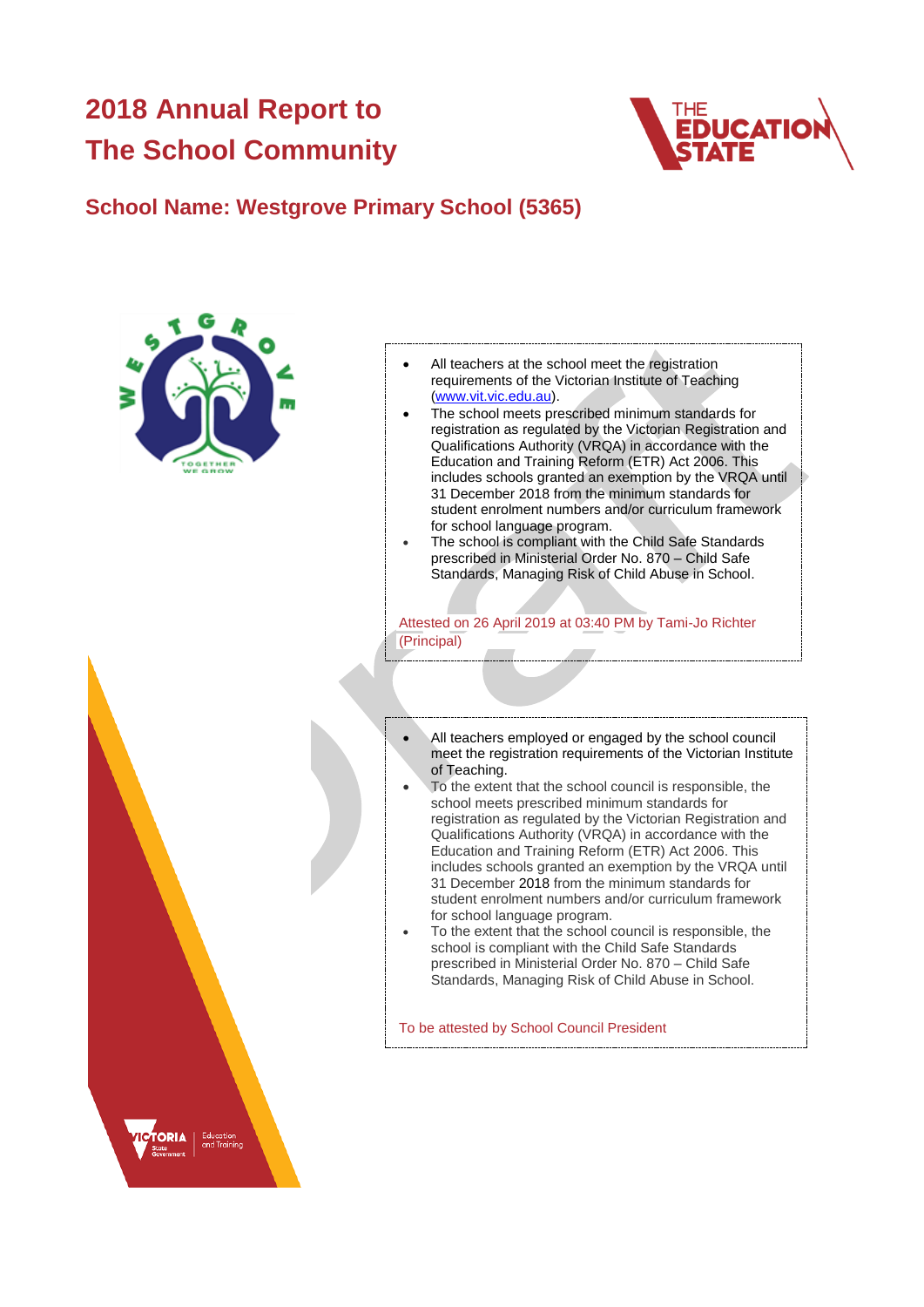# **About Our School**

### **School context**

Westgrove Primary School is located in northwest Werribee and is in its 25th year of operation. At the start of 2019 Westgrove had 756 students, supported by 3 principal class, 6 leading teachers, 47 teacher class staff and 32 education support staff.

Currently we operate 33 classes, comprising of 5 Foundation classes, 6 Year 1 classes, 5 Year 2 classes, 5 Year 3 classes, 4 Year 4 classes and 8 Year 5/6 classes. Each year level has an allocated leading teacher as their Instructional Leader. Specialist programs include PE, Visual Art, Performing Arts, Intervention and STEM. In 2019, the number of students of an English as an Additional Language and Indigenous backgrounds continues to remain steady. The Student Family Occupation Index (SFO) is 0.6374 and the Student family Occupation and Education Index (SFOE) is 0.5191. There continues to be a decrease in the number of families identified as disadvantaged however the social and emotional supports needed for our students has not lessened in the last few years but increased in some ways. Some of our families' needs are quite significant which then impacts on the education of the child. The school works tremendously hard to support all students to have access to the education they deserve.

In 2019 the school continues to focus on improving academic achievement and we have been proud of our ability to continually improve our results. We have some significant intervention programs in place to support Literacy and Numeracy outcomes and overall have been encouraged by our ability and commitment to continue to improve student learning. Our results against the Wyndham Network in particular are impressive.

Our BYO i-Pad program in Years 3-6 is a core part of our pedagogical approach to learning in the upper years however we ensure that our lower primary students have access to technology as well when it supports or scaffolds learning.

Our grounds have three designated play equipment areas, a synthetic sports area which encompasses an oval, soccer pitch, softball diamond and running track. We have an Indigenous garden, which includes a meeting place and a culturally significant sculpture. This has been established at the front of the school. The school has a gymnasium, well resourced library, daily canteen and well furbished classroom buildings with a designated professional learning and planning building for staff.

Currently our Intervention programs focus on stretching those students who are working above level as well as supporting those students who are working below. We have 2.8 teachers working to support Years 2-6 and 8 teaching assistants in Years F/1. The school has made a commitment to improving students' ability to and engagement with writing across the school working regularly with a consultant to improve classroom practice and teacher knowledge. Professional Learning Communities within the school have also been focusing on improving teacher knowledge and trying new practices to improve student learning whilst building teacher capacity. 2019 has seen Westgrove PS engage a consultant to work on improving school culture, resiliency and staff welfare. We are in a joint use agreement with Paul Sadler for the pool on school grounds. Our students regularly access swimming programs as do several local schools who hire the facility.

Students in the senior school participate in a leadership program aimed at developing their leadership skills as well as developing student voice and giving the community an opportunity to have a voice about different aspects of the school. In Year 4 we have the Foundation Buddies program, Year 5- the Community Service Program and the Leadership Summit and in Year 6 there are a variety of school leadership roles and the school leaders attend the GRIP Leadership program. In 2019 we have added class captains for Terms 2-4 in Years 2-6 and those captains will attend student forums twice/ term to represent their class and share their ideas about a variety of topics and issues.

The students have access to a wider range of extra activities to enhance their skills and participation during the school day such as music, sport, art, performing arts, choir, robotics, indoor play options, clubs and well-being programs.

Westgrove PS is committed to improving student attendance rates and has sound strategies in place for tracking and the follow up of student absence. Class Dojo points are awarded to encourage positive learning behaviours, they are recorded and celebrated at Monday Assembly. School attendance is celebrated each month with awards being given in Year levels at Monday Assembly. Westgroover Awards are presented weekly for those students showing our values in the playground and Principal Awards given regularly for those students who are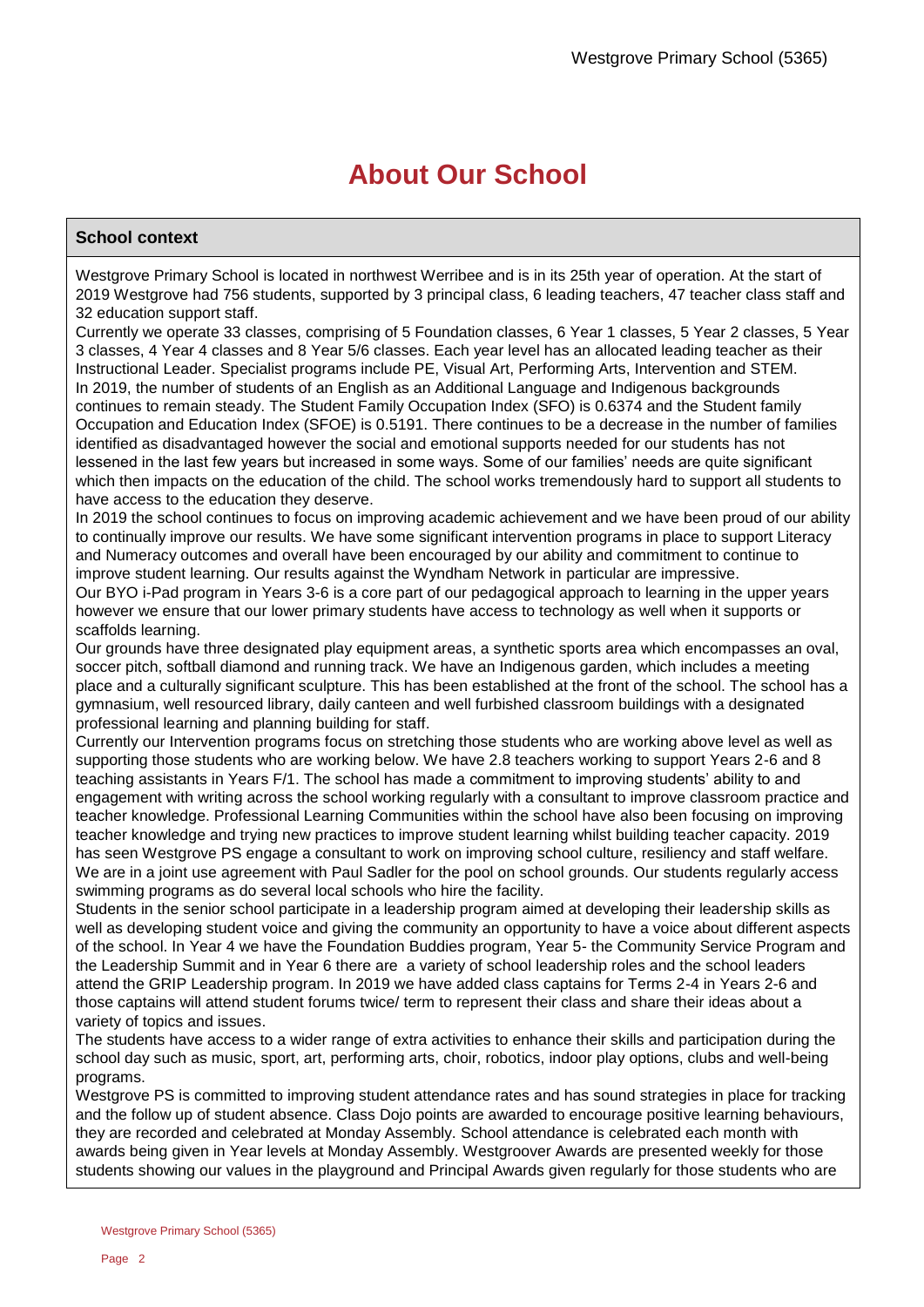working/behaving beyond expectation in some way. The school motto "Together We Grow" underpins the core aim of working together to build a purposeful learning community. This is supported heavily by three positive behaviour pillars: Be Safe, Be Respectful and Be a Learner as well as our work with Berry St implementing their trauma informed education model and DET's Respectful Relationships program.

### **Framework for Improving Student Outcomes (FISO)**

In 2018 we had three goals with the emphasis being on the FISO initiatives of building practice excellence and setting expectations and promoting inclusion.

The teachers have improved their understanding and use of the writing traits. There has been a development in the understanding of appropriate assessment strategies to support this area which has targeted the teaching and improved the student perception of writing. Our surveys on student opinion and understanding of writing showed a marked improvement in 2018.

We have also continued to develop staff understanding and the implementation of a concept-driven curriculum. The relationship between guiding questions, success criteria and feedback has been made more explicit and the school continues to explore how to make it more refined and routine. Goal-setting and reflection as part of this process continues to be worked on as well, in order to involve students more in their own learning and tracking their progress and growth. Working with the Berry St Trauma Enforced Education Model to promote student selfregulation has supported both the staff and students to feel more empowered and hence take more ownership of their own self-regulation and participation.

We have explored many options of how to support families with chronic absenteeism and it continues to be a struggle, in particular where mental health is an issue within the family. Many of the teaching and learning opportunities and the lessons learned through revisiting the SWPBS model and the Berry St framework have supported stronger relationship between students, teachers and parents. The school has worked hard to provide more opportunities for the families to participate in school life through Compass, Celebrations of Learning ad providing a variety of school events. Again this is an area we will continue to work to improve. Whilst we chose a large sample of families for the parent opinion survey this year; participation was poor. We believe that next year we will try and use the whole school as a sample in order to gather more accurate information about the school.

### **Achievement**

Only ten parents completed the parent survey after numerous and varied attempts to promote participation. We have proposed to sample the whole the school in 2019 in order to gain a better perspective. Our staff survey positive responses improved on average by approximately 15% which was indicative of the work we did to improve staff understanding and improve communication.

Our academic growth shows similar achievement to 2017 with our four year average in Numeracy and Reading in Year 3 to be higher than similar schools. Our strongest achievement was the reduction of those students achieving low growth in all areas of Years 3-5 NAPLAN and increasing those making high growth in Spelling and Grammar and Punctuation.

The average number of student absence days continues to be an issue despite numerous interventions. Some families with chronic absenteeism and extended family holidays overseas explain much of this issue. The Students Attitude to School survey results to show a decline in results. This is largely due to the year 5 cohort whose responses have been negative in some areas. We have put several programs in place in order to support those students better in 2019. The Year 4 and 6 student responses were very positive indicating that this has been a cohort issue.

### **Engagement**

The school continues to focus on engagement through an inquiry pedagogy and the development of conceptdriven units. Student agency is encouraged through guiding questions, success criteria, goal setting and reflection. The staff have received professional learning and coaching to improve and refine their practice in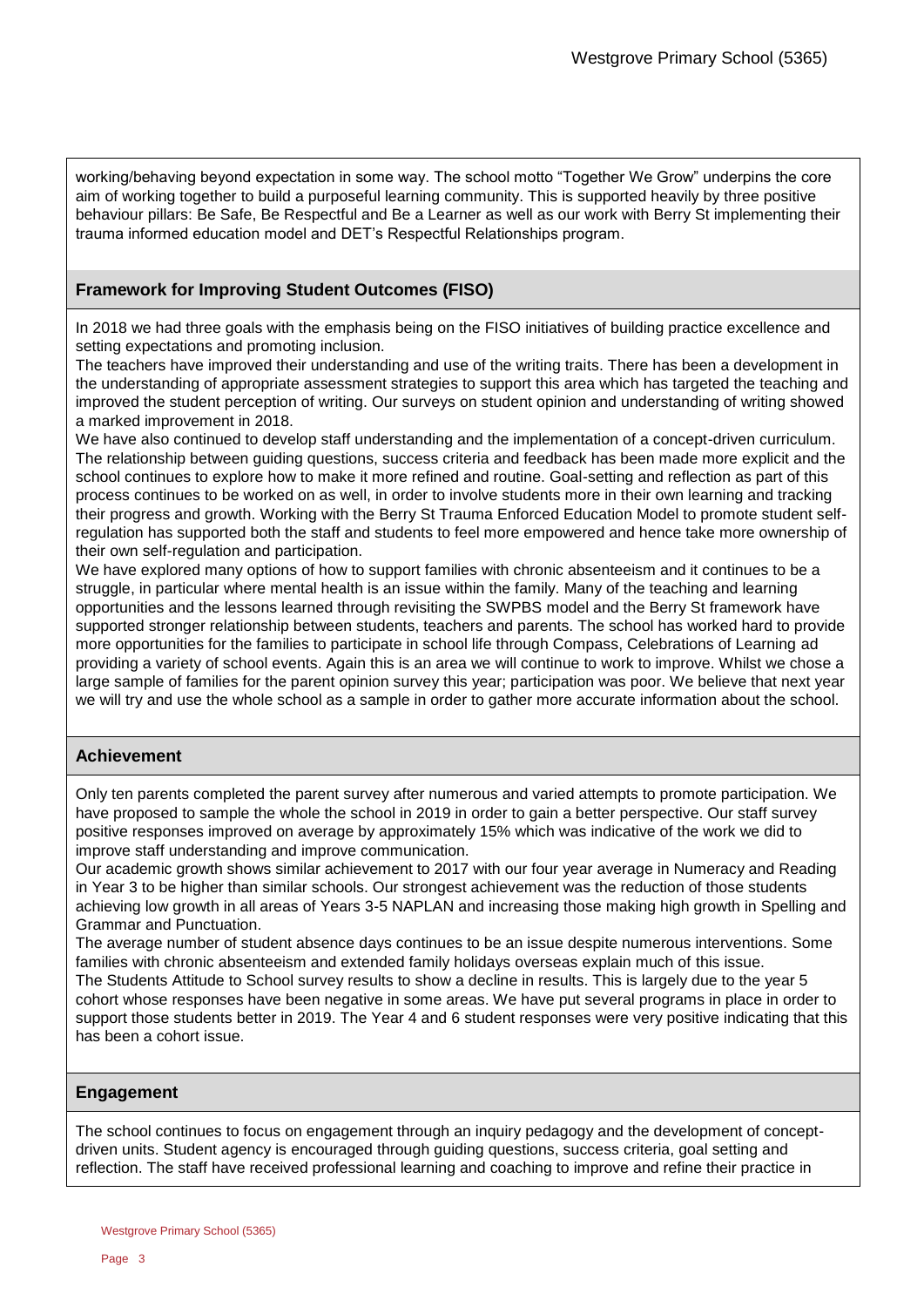these areas in order to ensure students have an opportunity to start tracking and understanding their learning and growth.

We provide a range of activities around a variety of interests such as Hoop-time, Robotics, Choir, Chess, Writer's Festival, Sporting Teams, Challenge groups to name a few. These are an opportunity for some students to excel, and for others to be involved with a group that they are passionate about.

Intervention is provided at all year levels to support students who are struggling with the curriculum. EAL support is given to eligible students also. We run an indoor program at recess and lunchtime for those students who want an indoor experience during their breaks or who find the playground a little overwhelming.

Our attendance data does not reflect the work done to re-engage students such as meetings and phone calls, individual learning plans where needed, making connections with outside agencies, using the truancy officer, home visits and such like. We have a clear and published process for addressing attendance. School behaviour is recorded and monitored through Compass and is regularly analysed and a targeted approach developed. Reward and encouragement programs on an individual level and a classroom level occur for attendance and engagement in the classroom.

### **Wellbeing**

Our school is a diverse community of many different cultural and religious backgrounds. We have many strengths but also deal with a variety of social issues which impact on the learning and welfare of our students. We put a lot of time and effort into ensuring that there is equity for our students from the moment they enter the school grounds. We develop strong relationships with the families in order to be able to do this effectively. These relationships are paramount when connecting families with a large number of external providers.

There is a dedicated AP of Student Well-being who coordinates the well-being programs across the school. This includes managing the ES staff who work within the PSD program, the teaching and learning assistants who assist classroom teachers, the speech therapist, the full-time counsellor and the out of home care coordinator as well as working with the Leadership Team and their classroom teachers. We have developed a connection with the Respectful Relationships program and schools and have worked intensively with the Berry St program this year in order to build the self-regulation skills of our students and improve the ability of our teachers to foster this. We look forward to building on our skills when working with the Resilience Project in 2019.

As mentioned previously, there is a structured Leadership program in Years 4-6, which has been expanded for 2019 to include Years 2 and 3. Break time activities are offered for those who struggle in the playground. Restorative opportunities with the Instructional Leaders are created for students with poor social skills who are displaying inappropriate behaviours that do not reflect our SWPBS expectations. The staff work hard to record this information and share it with families. We are further developing our communication processes to work closely with the families and teachers to develop support plans to ensure that the students continue to grow and develop.

Breakfast Club is offered two mornings a week and is well attended and established within the school. Emergency lunches are supplied for those who require it with follow up occurring with families to offer assistance Support is offered to any student who is experiencing financial difficulty to participate in the school programs and we work with families to connect them with the correct and appropriate community services if needed. We continue to develop our programs as our knowledge base grows. Teachers have received a lot of professional development in the areas of student welfare and social/emotional development and this continues in 2019.

### **Financial performance and position**

Our surplus was \$75 691. Our equity funding in particular has funded essential support through staffing and professional development. All year levels receive additional support for students both academically and for social/emotional health. This has resulted in equity cash being transferred to salaries. We had an expected 2019 budget credit deficit of \$430 000 which is to be repaid to the department through 2018 budget surplus and 2019 equity cash. The front garden was refurbished with new gardens and pillars of the school values. Branding occurred around the school with the school values and SWPB pillars being displayed prominently on the outside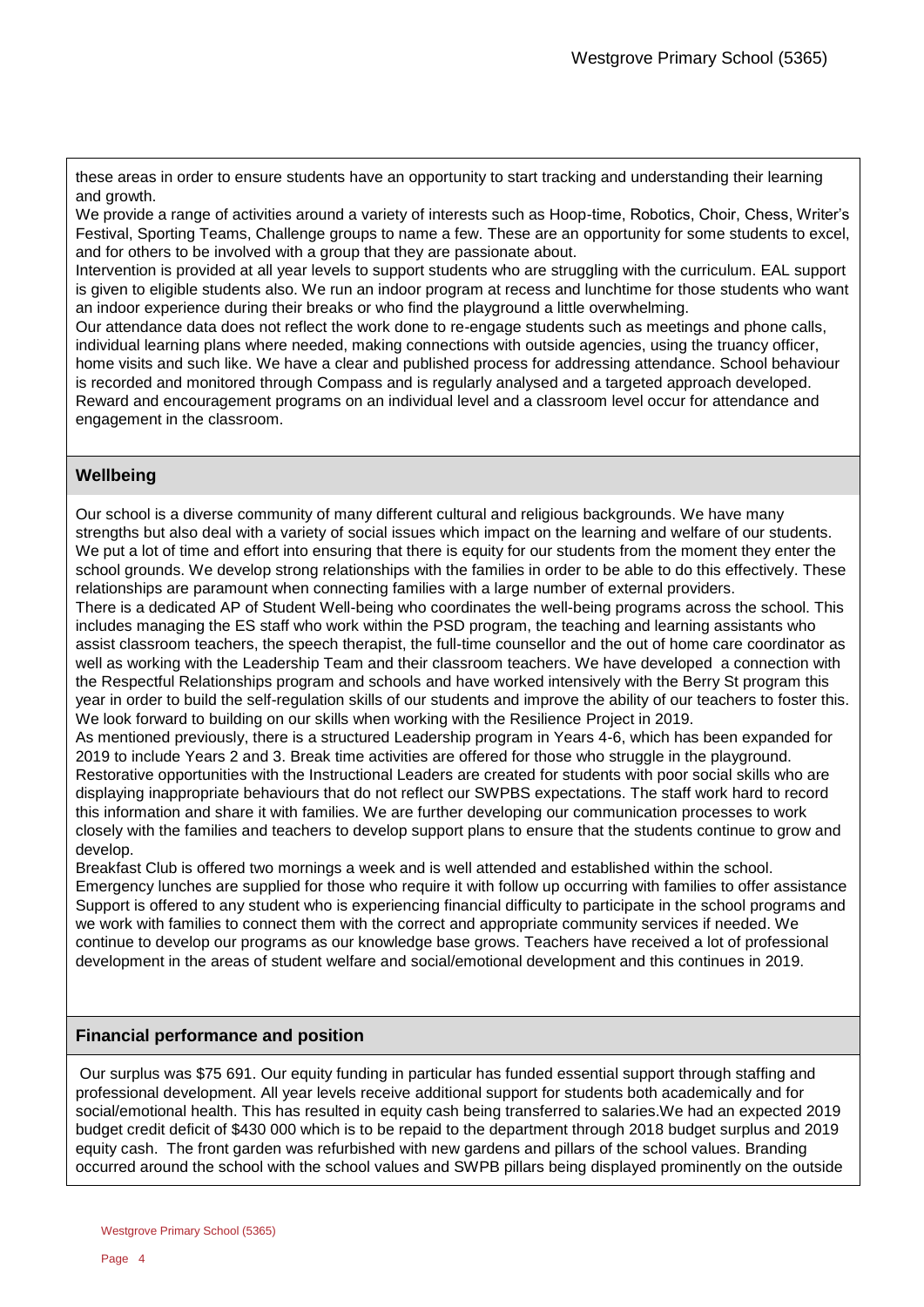of our buildings. This supports the further development of school culture which we are working to improve. This all occurred through the capital works allocation. The funds received in advance (\$100, 983) was for 2019 books, education essentials and Grade 6 camp. We are holding capital funds of \$250 798 for future building works proposed for 2020. The budget has expended as planned.

**For more detailed information regarding our school please visit our website at <https://www.westgrps.vic.edu.au/>**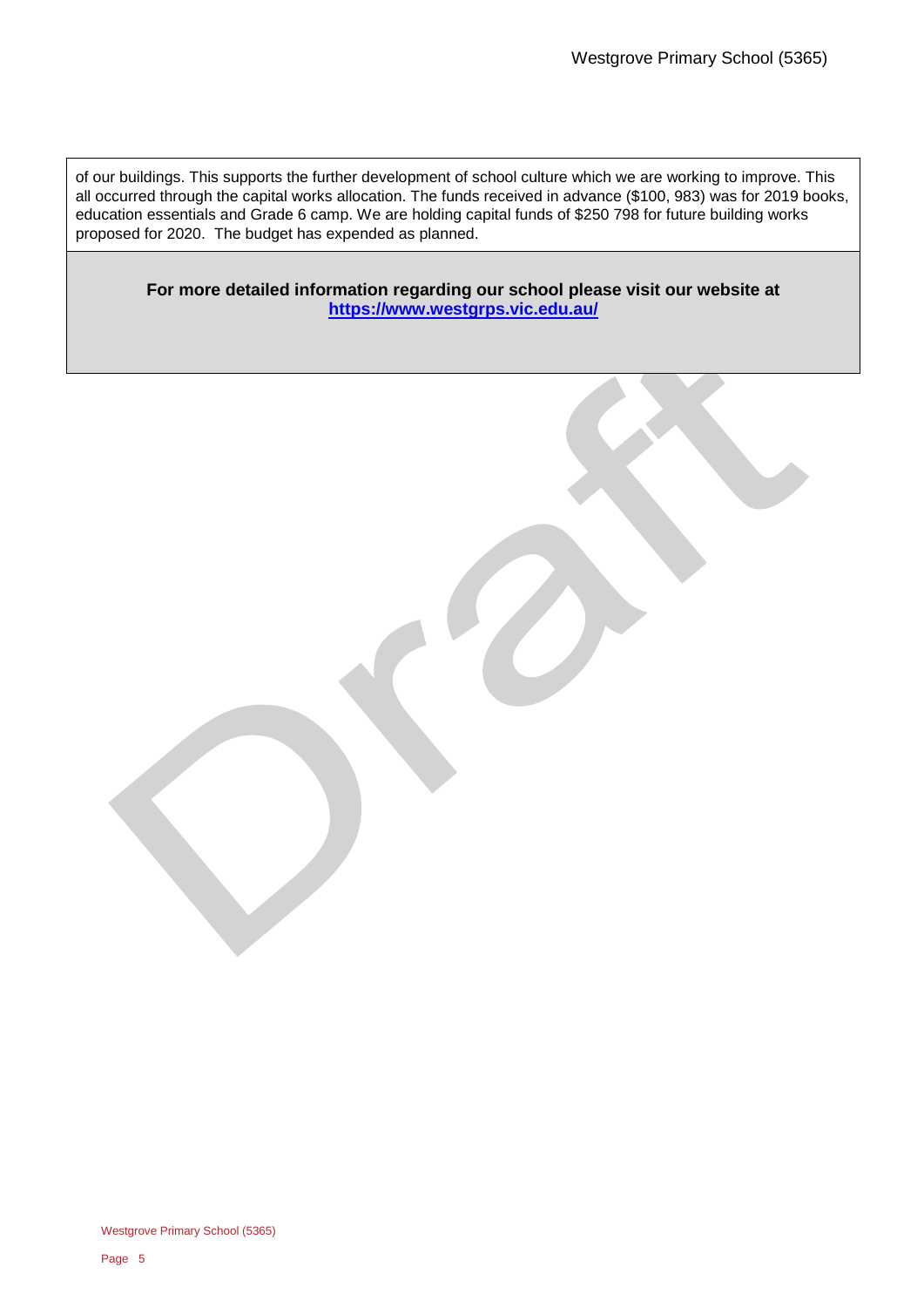

The Government School Performance Summary provides an overview of how this school is contributing to the objectives of the Education State and how it compares to other Victorian Government schools.

All schools work in partnership with their school community to improve outcomes for children and young people. Sharing this information with parents and the wider school community helps to support community engagement in student learning, a key priority of the Framework for Improving Student Outcomes.

Members of the community can contact the school for an accessible version of these data tables if required.

| Range of results for the middle 60% of Victorian Government Primary Schools:<br>Key:<br>Results for this school: O Median of all Victorian Government Primary Schools:                                                                                                                                                                                                                        |   |     |         |     |      |     |
|-----------------------------------------------------------------------------------------------------------------------------------------------------------------------------------------------------------------------------------------------------------------------------------------------------------------------------------------------------------------------------------------------|---|-----|---------|-----|------|-----|
| <b>School Profile</b>                                                                                                                                                                                                                                                                                                                                                                         |   |     |         |     |      |     |
| <b>Enrolment Profile</b><br>A total of 726 students were enrolled at this school in 2018, 355 female and 371 male.<br>40 percent were EAL (English as an Additional Language) students and 3 percent ATSI (Aboriginal and Torres Strait Islander)<br>students.                                                                                                                                |   |     |         |     |      |     |
| <b>Overall Socio-Economic Profile</b><br>Based on the school's Student Family Occupation and<br>Education index which takes into account parents'<br>occupations and education.                                                                                                                                                                                                               |   | low | low-mid | mid | high |     |
| <b>Parent Satisfaction Summary</b><br>Measures the percent endorsement by parents on their<br>school satisfaction level, as reported in the annual Parent<br>Opinion Survey. The percent endorsement indicates the<br>percent of positive responses (agree or strongly agree).<br>Data is suppressed for schools with three or less<br>respondents to the survey for confidentiality reasons. | 0 |     |         |     |      | 100 |
| <b>School Staff Survey</b><br>Measures the percent endorsement by staff on School<br>Climate, as reported in the annual School Staff Survey. The<br>percent endorsement indicates the percent of positive<br>responses (agree or strongly agree).<br>Data is suppressed for schools with three or less<br>respondents to the survey for confidentiality reasons.                              | 0 |     |         |     |      | 100 |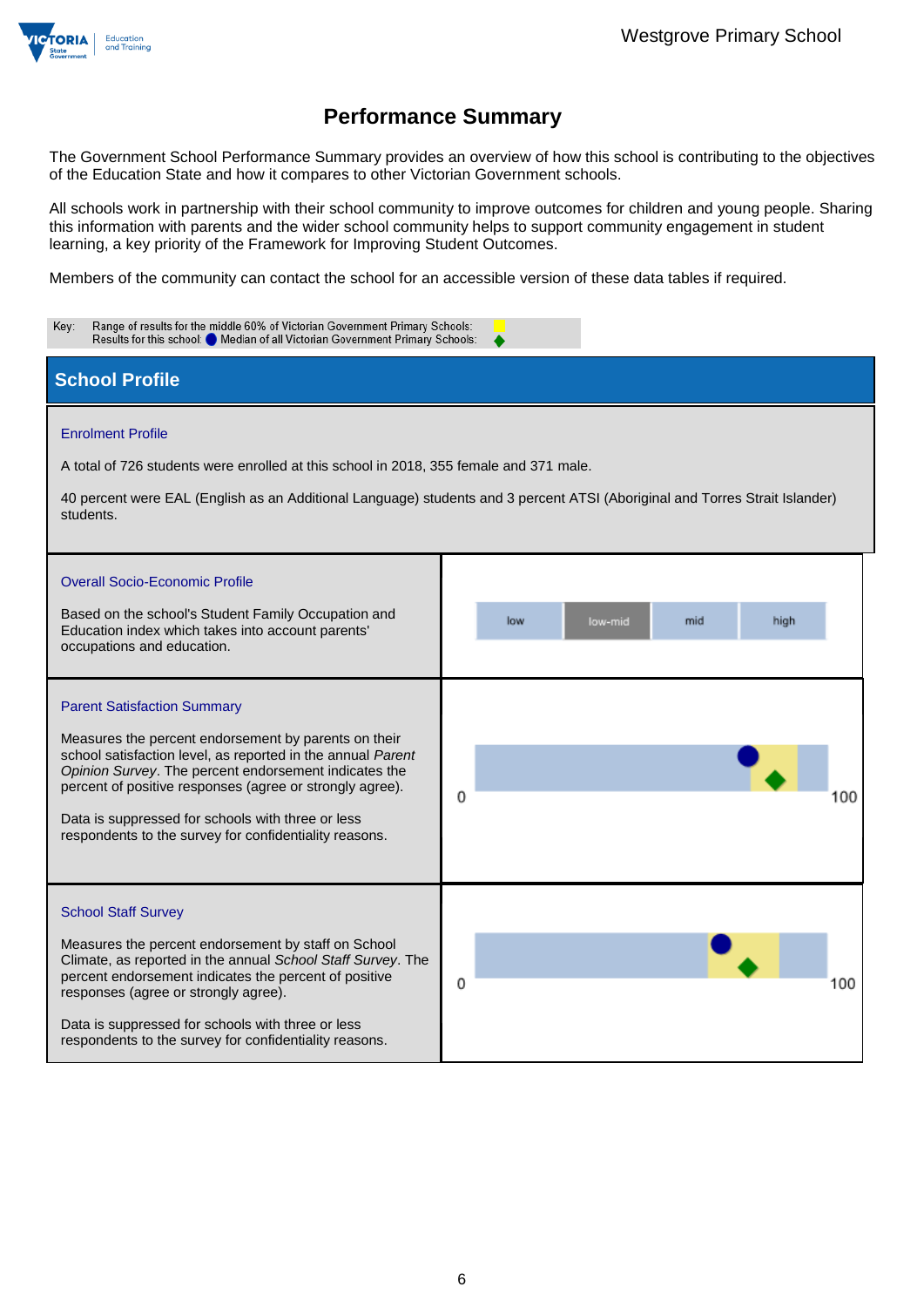

# Range of results for the middle 60% of Victorian Government Primary Schools:<br>Results for this school: O Median of all Victorian Government Primary Schools: Key: Student Outcomes Student Outcomes Achievement Teacher Judgement of student achievement Percentage of students in Years Prep to 6 Results: English working at or above age expected  $\overline{\phantom{0}}$  100 Similar standards in:  $\mathfrak o$ • English • Mathematics For further details refer to *How to read the Annual Report.* **Results: Mathematics** Similar  $\overline{\phantom{a}}$  100  $\,0\,$

# **Performance Summary**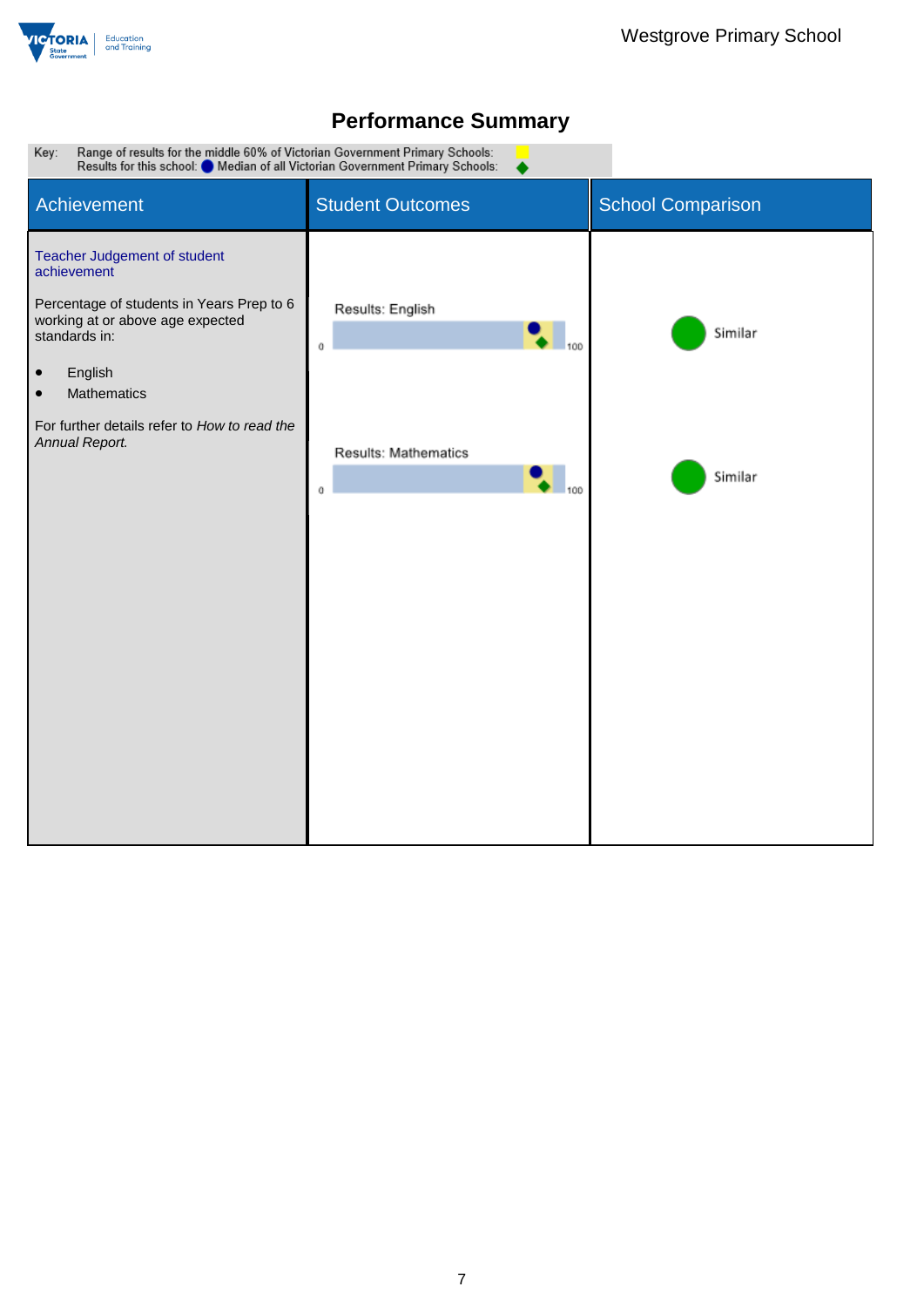

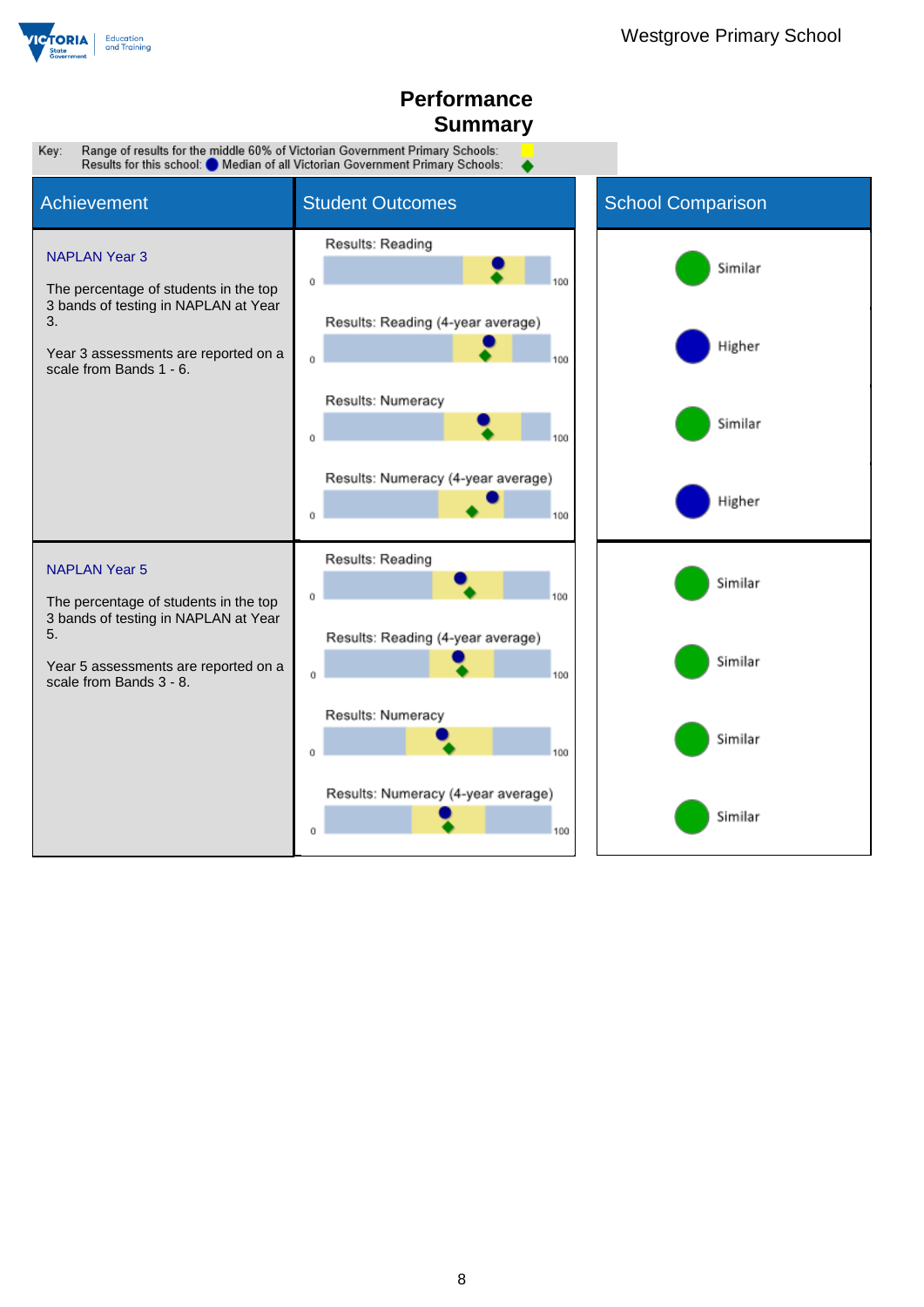

٠

Range of results for the middle 60% of Victorian Government Primary Schools:<br>Results for this school: ● Median of all Victorian Government Primary Schools: Key:

| Achievement                                                                                                                                                                                                                                                                                                                                                                                                                                                                                                                                                                                                                     | <b>Student Outcomes</b>                                                                                                                                                                                                                                                                                                                 | <b>School Comparison</b>                                      |
|---------------------------------------------------------------------------------------------------------------------------------------------------------------------------------------------------------------------------------------------------------------------------------------------------------------------------------------------------------------------------------------------------------------------------------------------------------------------------------------------------------------------------------------------------------------------------------------------------------------------------------|-----------------------------------------------------------------------------------------------------------------------------------------------------------------------------------------------------------------------------------------------------------------------------------------------------------------------------------------|---------------------------------------------------------------|
| <b>NAPLAN Learning Gain</b><br>Year 3 - Year 5<br>Learning gain of students from Year 3 to<br>Year 5 in the following domains: Reading,<br>Numeracy, Writing, Spelling and<br>Grammar and Punctuation.<br>NAPLAN learning gain is determined by<br>comparing a student's current year result<br>to the results of all 'similar' Victorian<br>students (i.e. students in all sectors in the<br>same year level who had the same score<br>two years prior). If the current year result<br>is in the Top 25 percent, their gain level is<br>categorised as 'High'. Middle 50 percent,<br>is 'Medium'. Bottom 25 percent, is 'Low'. | Reading<br>25 %<br>54 %<br>22 %<br>Medium<br>High<br>Low<br><b>Numeracy</b><br>29 %<br>57 %<br>14 %<br>Medium<br>High<br>Low<br>Writing<br>57 %<br>23 %<br>20%<br>Medium<br>High<br>Low<br>Spelling<br>42 %<br>34 %<br>25 %<br>Medium<br>High<br>Low<br><b>Grammar and Punctuation</b><br>37 %<br>46 %<br>17 %<br>Medium<br>High<br>Low | NAPLAN Learning Gain does not<br>require a School Comparison. |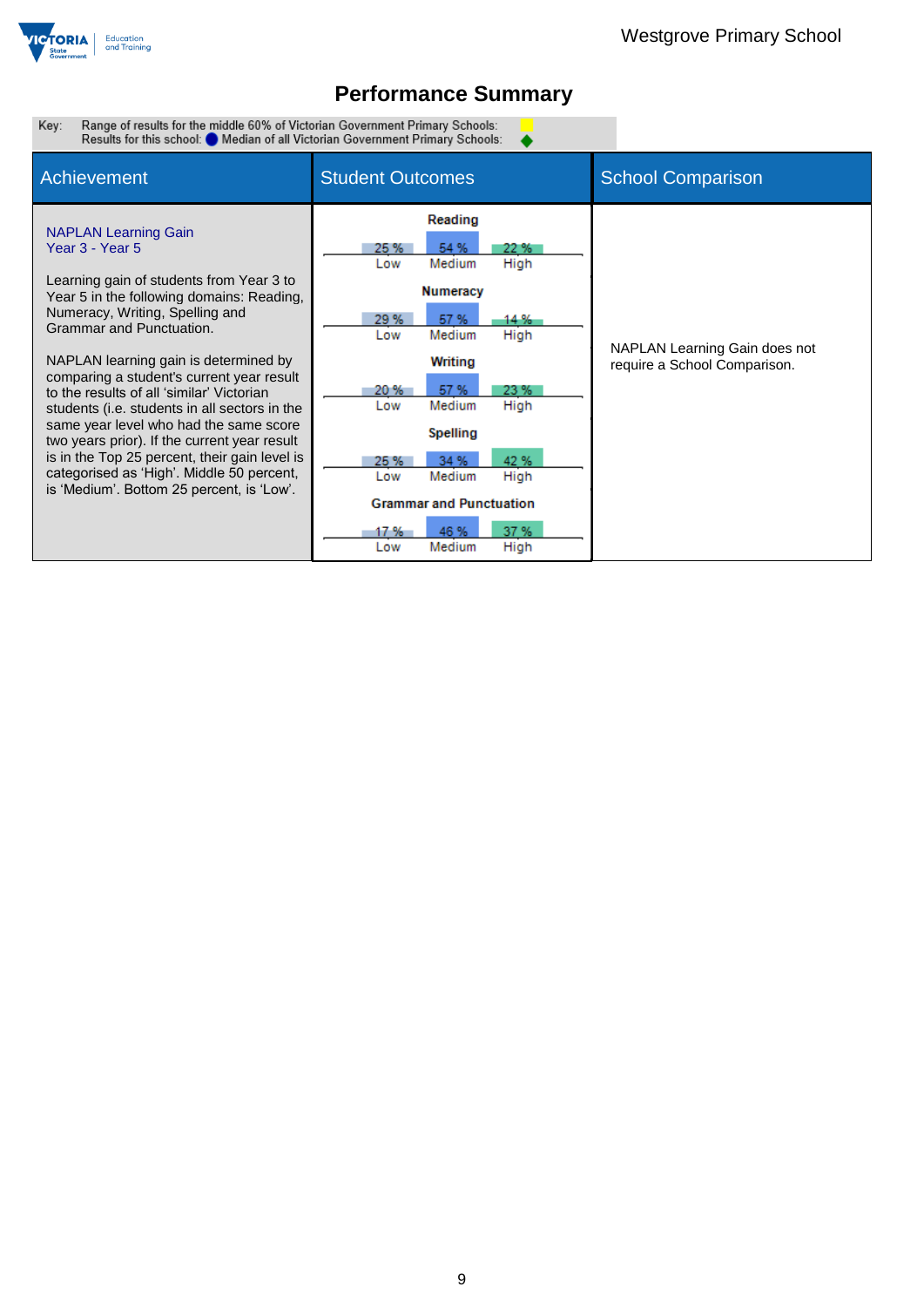

Range of results for the middle 60% of Victorian Government Primary Schools:<br>Results for this school: O Median of all Victorian Government Primary Schools: Key:

| Engagement                                                                                                                                                                                                                                                                                                                                                                                                                                                                                                                                                 | <b>Student Outcomes</b>                                                                                                              |                 |     |           |                 | <b>School Comparison</b> |                |
|------------------------------------------------------------------------------------------------------------------------------------------------------------------------------------------------------------------------------------------------------------------------------------------------------------------------------------------------------------------------------------------------------------------------------------------------------------------------------------------------------------------------------------------------------------|--------------------------------------------------------------------------------------------------------------------------------------|-----------------|-----|-----------|-----------------|--------------------------|----------------|
| Average Number of Student Absence Days<br>Average days absent per full time<br>equivalent (FTE) student per year.<br>Common reasons for non-attendance<br>include illness and extended family<br>holidays.<br>Absence from school can impact on<br>students' learning<br><b>School Comparison</b><br>A school comparison rating of 'Higher'<br>indicates this school records 'less'<br>absences than expected, given the<br>background characteristics of students. A<br>rating of 'Lower' indicates this school<br>records 'more' absences than expected. | Results: 2018<br>Few absences <------> Many absences<br>Results: 2015 - 2018 (4-year average)<br>Few absences <------> Many absences |                 |     |           |                 | 50<br>50                 | Lower<br>Lower |
| Average 2018 attendance rate by year<br>level:                                                                                                                                                                                                                                                                                                                                                                                                                                                                                                             | Yr1<br>Prep                                                                                                                          | Yr <sub>2</sub> | Yr3 | Yr4       | Yr <sub>5</sub> | Yr <sub>6</sub>          |                |
|                                                                                                                                                                                                                                                                                                                                                                                                                                                                                                                                                            | 90 %<br>90 %                                                                                                                         | 91 %            |     | 90 % 91 % | 91 % 88 %       |                          |                |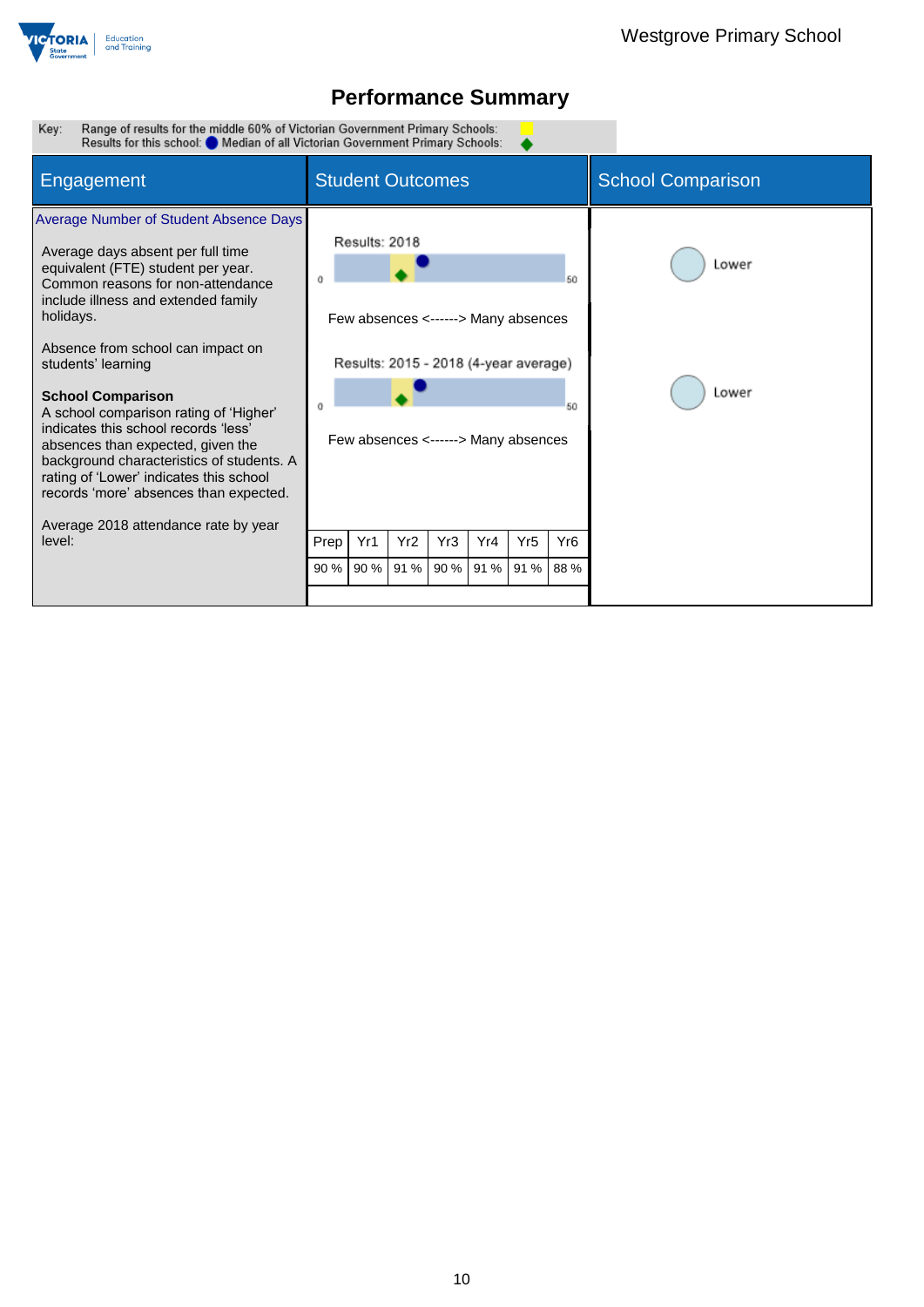

Key: Range of results for the middle 60% of Victorian Government Primary Schools: Results for this school: Median of all Victorian Government Primary Schools: Wellbeing **Student Outcomes** School Comparison Students Attitudes to School - Sense of Connectedness Measures the percent endorsement on Results: 2018 Sense of Connectedness factor, as reported in the *Attitudes to School Survey* Lower completed annually by Victorian  $\mathfrak{o}$ 100 Government school students in Years 4 to 12. The percent endorsement indicates the percent of positive responses (agree or strongly agree). Results: 2017 - 2018 (2-year average) Similar  $\mathbf{o}$ 100 Students Attitudes to School - Management of Bullying Results: 2018 Measures the percent endorsement on Management of Bullying factor, as Lower reported in the *Attitudes to School Survey*  $\alpha$ 100 completed annually by Victorian Government school students in Years 4 to 12. The percent endorsement indicates the percent of positive responses (agree or strongly agree).Results: 2017 - 2018 (2-year average) Similar  $\alpha$ 100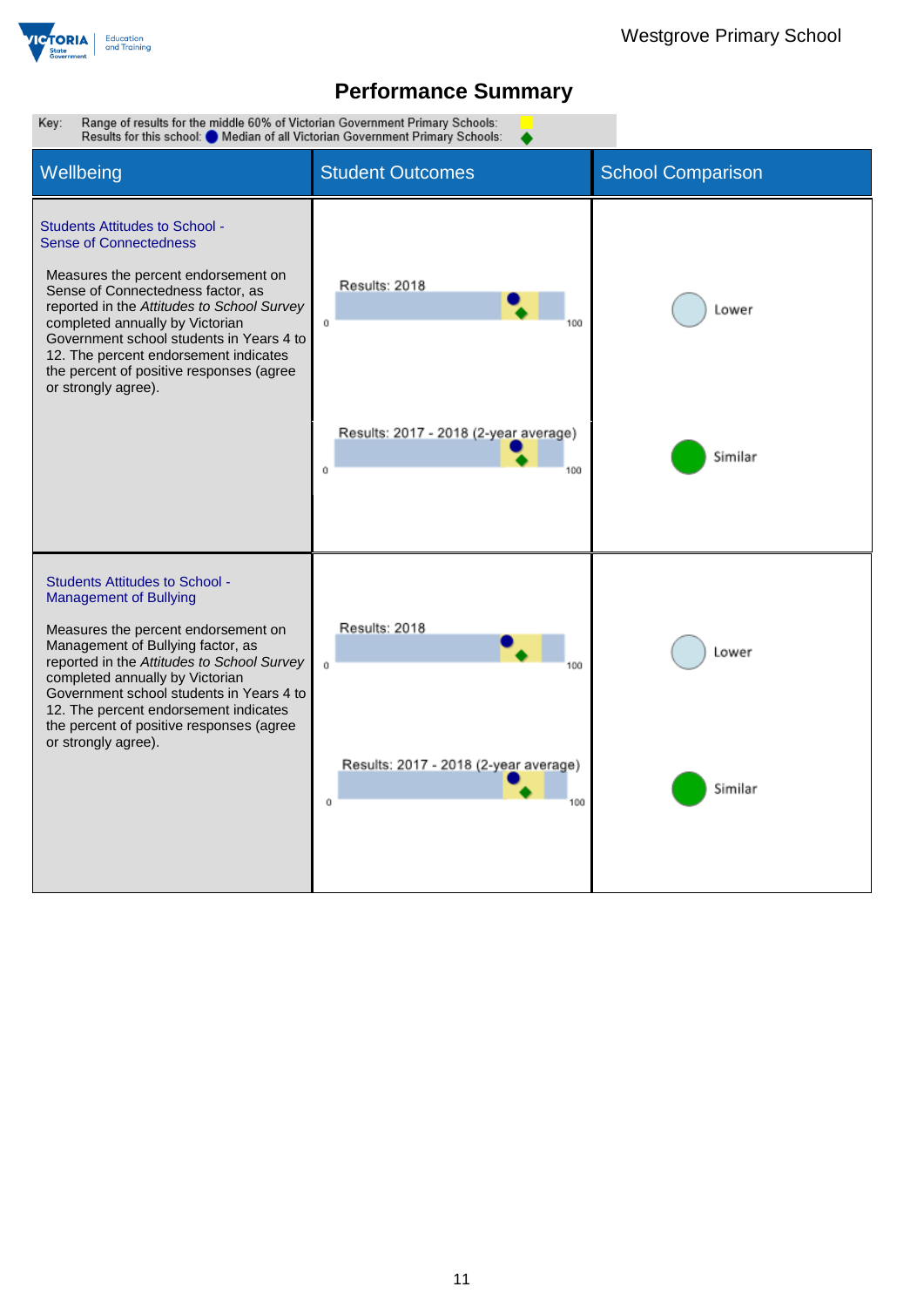

### **Financial Performance and Position**

*Commentary on the financial performance and position is included in the About Our School section at the start of this report*

| <b>Financial Performance - Operating Statement</b><br>Summary for the year ending 31 December, 2018 |               | Financial Position as at 31 December, 2018         |               |
|-----------------------------------------------------------------------------------------------------|---------------|----------------------------------------------------|---------------|
| <b>Revenue</b>                                                                                      | <b>Actual</b> | <b>Funds Available</b>                             | <b>Actual</b> |
| <b>Student Resource Package</b>                                                                     | \$6,514,641   | <b>High Yield Investment Account</b>               | \$705,395     |
| <b>Government Provided DET Grants</b>                                                               | \$687,837     | <b>Official Account</b>                            | \$68,630      |
| Government Grants Commonwealth                                                                      | \$3,200       | <b>Other Accounts</b>                              | \$329,622     |
| <b>Revenue Other</b>                                                                                | \$118,986     | <b>Total Funds Available</b>                       | \$1,103,648   |
| <b>Locally Raised Funds</b>                                                                         | \$497,735     |                                                    |               |
| <b>Total Operating Revenue</b>                                                                      | \$7,822,399   |                                                    |               |
| Equity <sup>1</sup>                                                                                 |               |                                                    |               |
| Equity (Social Disadvantage)                                                                        | \$888,446     |                                                    |               |
| <b>Equity Total</b>                                                                                 | \$888,446     |                                                    |               |
| <b>Expenditure</b>                                                                                  |               | <b>Financial Commitments</b>                       |               |
| Student Resource Package <sup>2</sup>                                                               | \$6,272,841   | <b>Operating Reserve</b>                           | \$229,020     |
| <b>Books &amp; Publications</b>                                                                     | \$5,396       | <b>Funds Received in Advance</b>                   | \$100,983     |
| <b>Communication Costs</b>                                                                          | \$5,340       | <b>Funds for Committees/Shared</b><br>Arrangements | \$10,000      |
| Consumables                                                                                         | \$91,875      | Repayable to the Department                        | \$225,250     |
| Miscellaneous Expense <sup>3</sup>                                                                  | \$603,328     | Asset/Equipment Replacement < 12 months            | \$100,000     |
| <b>Professional Development</b>                                                                     | \$80,775      | Capital - Buildings/Grounds < 12 months            | \$60,000      |
| <b>Property and Equipment Services</b>                                                              | \$360,751     | Maintenance - Buildings/Grounds < 12               | \$127,596     |
| Salaries & Allowances <sup>4</sup>                                                                  | \$69,474      | months                                             |               |
| Trading & Fundraising                                                                               | \$127,245     | Capital - Buildings/Grounds > 12 months            | \$250,798     |
| <b>Utilities</b>                                                                                    | \$129,682     | <b>Total Financial Commitments</b>                 | \$1,103,648   |

| <b>Total Operating Expenditure</b>    | \$7,746,708 |
|---------------------------------------|-------------|
| <b>Net Operating Surplus/-Deficit</b> | \$75.691    |
| <b>Asset Acquisitions</b>             | \$21,848    |

(1) The Equity funding reported above is a subset of overall revenue reported by the school

(2) Student Resource Package Expenditure figures are as of 15 March 2019 and are subject to change during the reconciliation process.

(3) Misc Expenses may include bank charges, health and personal development, administration charges, camp/excursion costs and taxation charges.

(4) Salaries and Allowances refers to school-level payroll.

*All funds received from the Department, or raised by the school, have been expended, or committed to subsequent years, to support the achievement of educational outcomes and other operational needs of the school, consistent with Department policies, School Council approvals and the intent/purposes for which funding was provided or raised.*